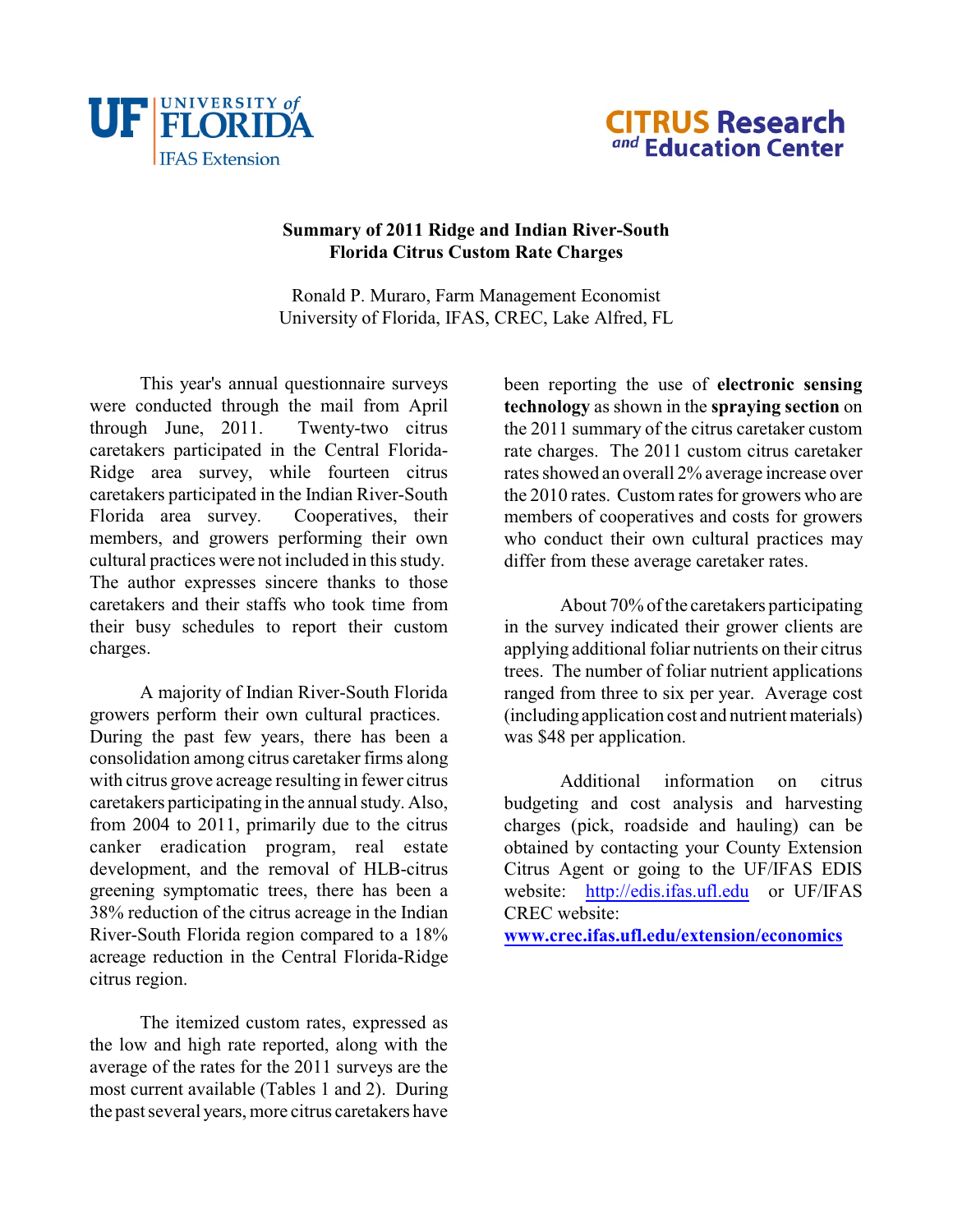| Table 1. A listing of 2011 custom rates reported by twenty-two Ridge citrus caretakers |  |  |
|----------------------------------------------------------------------------------------|--|--|
|                                                                                        |  |  |

| Grove Practice                                      | Unit | Range of Rate<br>Reported |                           | Average<br>Rate <sup>y</sup> | Comments                                                   |
|-----------------------------------------------------|------|---------------------------|---------------------------|------------------------------|------------------------------------------------------------|
|                                                     |      |                           |                           |                              |                                                            |
| <b>CULTIVATION AND EQUIPMENT:</b><br>Labor          | Hour | $$13.25-$                 | \$20.00                   |                              |                                                            |
| Mechanic Labor                                      | Hour | $34.25 -$                 | 45.00                     | 40.42                        | \$15.55 Plus transportation                                |
| Mechanic Labor with Truck                           | Hour | 43.00-                    | 75.00                     | 55.98                        |                                                            |
| Rotovate                                            | Hour | 35.00-                    | 52.00                     | 41.79                        |                                                            |
| Disc 7'                                             | Hour | 28.00-                    | 42.50                     | 36.58                        | Averaged \$10.38/acre                                      |
| Disc 9'-10'                                         | Hour | 32.00-                    | 50.00                     | 42.33                        |                                                            |
| Disc 9'-10'                                         | Acre | $9.75 -$                  | 13.67                     | 12.04                        | One-way discing                                            |
| Chop                                                | Acre | $8.75 -$                  | 13.50                     | 11.75                        | Averaged \$36.40/hour                                      |
| Mow 9'-12'                                          | Hour | 35.00-                    | 42.50                     | 39.17                        |                                                            |
| Mow 5'-7'                                           | Acre | $8.75 -$                  | 15.00                     | 11.92                        | Averaged \$36.13/hour                                      |
| Mow 9'-12'                                          | Acre | $8.75 -$                  | 15.00                     | 12.32                        |                                                            |
| Mow 15'-16'                                         | Acre | $10.00 -$                 | 15.00                     | 12.58                        | Averaged \$45.75/hour                                      |
| Herbicide <sup>z</sup> (Strip/Band--Single Boom)    | Acre | $14.00 -$                 | 20.00                     | 15.96                        | Plus materials. Averaged \$38.13/hour                      |
| Herbicide <sup>z</sup> (Strip/Band--Double Boom)    | Acre | $14.00 -$                 | 18.90                     | 15.35                        | Plus materials. Averaged \$42.38/hour                      |
| Herbicide <sup>z</sup> (Chemical Mow)               | Acre | $3.50 -$                  | 8.00                      | 5.80                         | Plus materials                                             |
| Plow                                                | Hour | 34.75-                    | 52.00                     | 42.46                        |                                                            |
| Deviner                                             | Hour | 38.00-                    | 52.00                     | 42.98                        |                                                            |
| <b>Bush Hog</b>                                     | Hour | $35.75 -$                 | 65.00                     | 42.75                        | Averaged \$14.05/acre                                      |
| Backhoe                                             | Hour | $45.00 -$                 | 56.00                     | 49.63                        |                                                            |
| Pickup Truck with Driver                            | Hour | $30.00 -$                 | 48.00                     | 37.51                        | One reporting \$25.00/day                                  |
| Flatbed Transport Truck with Driver                 | Hour | 50.00-                    | 100.00                    | 77.14                        |                                                            |
| Tractor with Driver                                 | Hour | 28.00-                    | 52.00                     | 36.58                        |                                                            |
| Water/Supply Truck                                  | Hour | 28.00-                    | 52.00                     | 38.14                        |                                                            |
| ATV with Driver                                     | Hour | 23.50-                    | 42.00                     | 30.05                        |                                                            |
| SPRAYING:2                                          |      |                           |                           |                              |                                                            |
|                                                     |      |                           |                           | PTO AIR BLAST SPRAYER        |                                                            |
|                                                     |      |                           | 1,000 Gallon Tank with    |                              |                                                            |
|                                                     |      |                           | <b>Electronic Sensing</b> |                              |                                                            |
|                                                     |      | Low                       | High                      | Average                      |                                                            |
| 500 GPA                                             | Acre | \$35.00-                  | \$50.00                   | \$40.00                      |                                                            |
| 250 GPA                                             | Acre | 30.00-                    | 40.00                     | 35.80                        |                                                            |
| 150 GPA                                             | Acre | 28.00-                    | 36.50                     | 31.58                        |                                                            |
| 125 GPA                                             | Acre | $26.00 -$                 | 30.00                     | 29.42                        | One reporting \$125/hour                                   |
| 100 GPA                                             | Acre | 24.00-                    | 30.00                     | 26.75                        |                                                            |
| Curtec Sprayer @ 25 GPA<br>(325 Gallon Tank)        | Acre |                           |                           | 26.00                        |                                                            |
| Low Volume Ground Spray for Psyllid Control         |      |                           |                           |                              |                                                            |
| Every Other Middle                                  | Acre | 5.00-                     | 13.00                     | 7.54                         | Average 25 acres/hour                                      |
| Every Middle                                        | Acre | $7.50 -$                  | 16.00                     | 12.81                        | Average 15 acres/hour                                      |
| FERTILIZE AND SOIL AMENDMENTS:2                     |      |                           |                           |                              |                                                            |
| Inject Liquid Fertilizer into Irrigation System     | Hour | \$35.00-                  | \$41.00                   | \$39.00                      | Truck plus labor and plus materials; One reporting \$60.00 |
| Inject Liquid Fertilizer into Irrigation System     | Acre | $2.75 -$                  | 3.50                      | 3.19                         | \per application                                           |
| Dry (Bulk)                                          | Acre | $8.00 -$                  | 13.20                     | 10.98                        |                                                            |
| Dry (Bulk) VRT Spreader - Electronic Sensor         | Acre | $10.00 -$                 | 16.75                     | 12.88                        |                                                            |
| Lime or Dolomite                                    | Acre | $8.00 -$                  | 13.00                     | 10.43                        |                                                            |
| Fertilize Young Trees: <sup>2</sup> Hand Spread     | Hour | $13.25 -$                 | 20.00                     | 15.55                        | Plus transportation and materials                          |
| Fert. Spreader                                      | Hour | 30.00-                    | 45.00                     | 38.17                        | Plus materials; Average \$9.19/acre                        |
| Ant Bait Application with ATV $(a)$ \$4.00 per acre |      |                           |                           |                              |                                                            |

IRRIGATION:<br>Microsprinkler Microsprinkler Hour 30.00- 35.00 31.25 Start/stop and supervision; truck and driver; Avg. \$50/run

Microsprinkler/Drip Irrigation Maintenance - \$3.64/acre/month Check/repair microsprinkler irrigation system-plus materials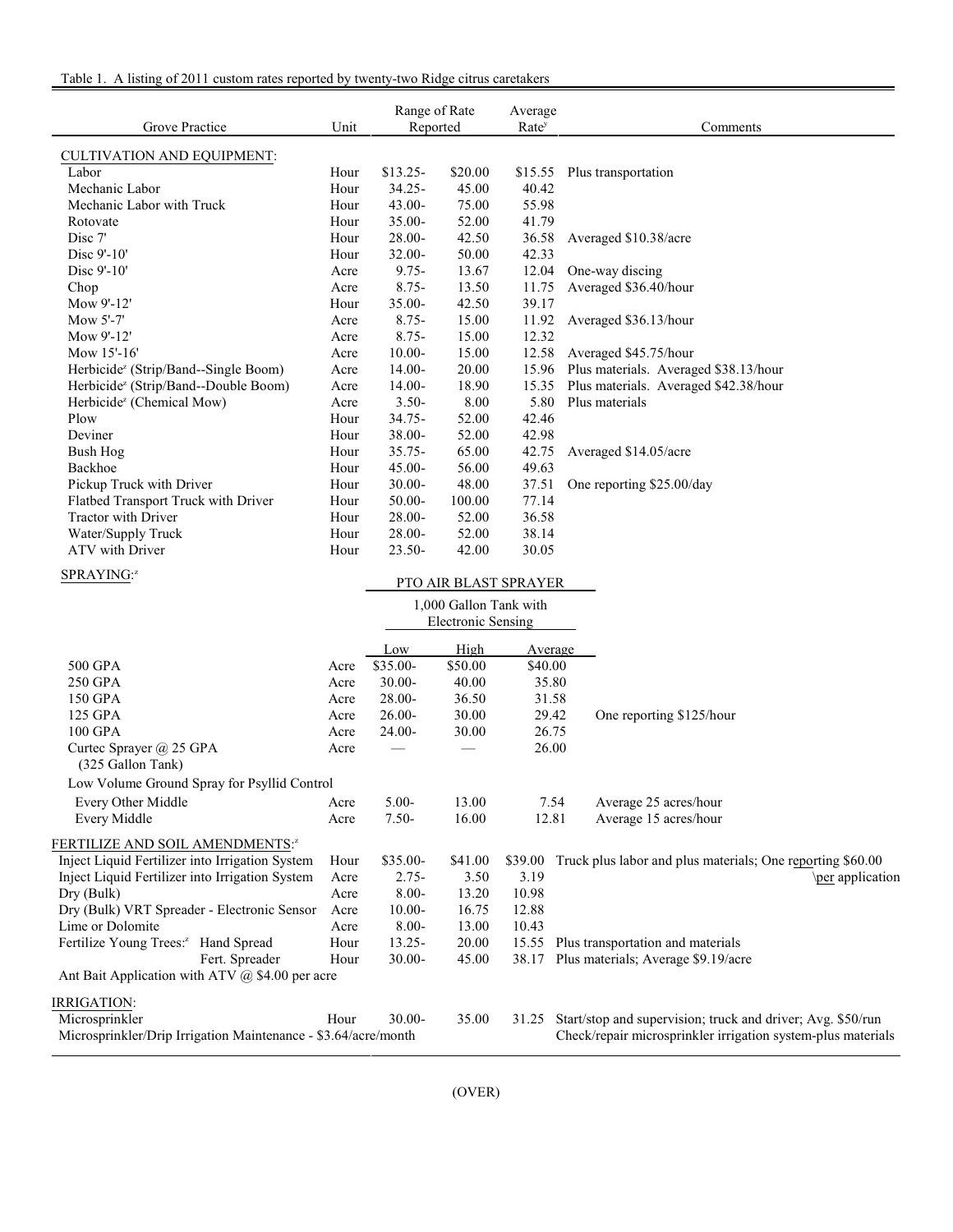Table 1. A listing of 2011 custom rates reported by twenty-two Ridge citrus caretakers (cont'd.)

| Grove Practice                                                                                         | Unit                 | Range of Rate<br>Reported                                      |                   | Average<br>Rate <sup>y</sup> | Comments                                                                                                                                |
|--------------------------------------------------------------------------------------------------------|----------------------|----------------------------------------------------------------|-------------------|------------------------------|-----------------------------------------------------------------------------------------------------------------------------------------|
| <b>REMOVING TREES:</b>                                                                                 |                      |                                                                |                   |                              |                                                                                                                                         |
| Tree Shearing (Cutting Tree at Ground Level)<br>Front-end Loader<br>Mulching Trees with a Grinder Head | Hour<br>Hour<br>Hour | $$65.00-$<br>55.00-                                            | \$80.00<br>80.00  | \$68.33<br>66.42<br>115.00   | Average trees sheared: 5 to 15 trees/hour<br>Average trees removed: 5 to 15 trees/hour<br>7 to 15 trees per hour depending on tree size |
| PRUNING:                                                                                               |                      |                                                                |                   |                              |                                                                                                                                         |
| Rehab or Freeze Damage Pruning - \$5.50/tree; Power Saw with Operator - Averaged \$25.70/hour          |                      |                                                                |                   |                              |                                                                                                                                         |
| Hedging:<br>Double Sided (Self Propelled)                                                              | Hour                 | $$205.00-$                                                     | \$275.00 \$257.50 |                              |                                                                                                                                         |
| Double Sided (Tractor Mounted)                                                                         | Hour                 | 254.00-                                                        | 300.00            | 269.33                       | Averaged: \$24.25/acre; Avg. range 8-20 acres per hour                                                                                  |
| Topping:                                                                                               |                      |                                                                |                   |                              |                                                                                                                                         |
| Double Sided (Self Propelled)                                                                          | Hour                 | 255.00-                                                        | 275.00            | 268.33                       |                                                                                                                                         |
| Double Sided (Tractor Mounted)                                                                         | Hour                 | Averaged: \$30/acre; Avg. range 8-15 acres per hour<br>235.00- | 300.00            | 256.67                       |                                                                                                                                         |
| Limb Lifter/Tree Skirt Trimmer (Double Sided)                                                          | Hour                 | $21.00 -$                                                      | 26.00             | 23.43                        |                                                                                                                                         |
|                                                                                                        |                      | Averaged: \$30/acre; Avg. range 3-5 acres per hour             |                   |                              |                                                                                                                                         |
| Removing Brush:                                                                                        |                      |                                                                |                   |                              |                                                                                                                                         |
| Haul Brush out of Grove                                                                                | Hour                 | $45.00 -$                                                      | 55.00             | 49.88                        | Truck or tractor-trailer plus 2 people                                                                                                  |
| Front-end Loader (Push Brush)                                                                          | Hour                 | 58.00-                                                         | 80.00             | 65.62                        | 2-10 acres/hour                                                                                                                         |
| Chop/Mow Brush                                                                                         | Hour                 | $35.00 -$                                                      | 50.00             | 40.63                        | 3-6 acres/hour; \$12.50/acre                                                                                                            |
| COLD PROTECTION:                                                                                       |                      |                                                                |                   |                              |                                                                                                                                         |
| Install Wraps and Annual Maintenance<br>Cost for Wraps                                                 | Tree                 | $$0.30-$                                                       | \$0.45            | \$0.38                       |                                                                                                                                         |
| OTHER CUSTOM RATES:                                                                                    |                      |                                                                |                   |                              |                                                                                                                                         |
| Solid Set Planting                                                                                     | Per Tree             | $$1.30-$                                                       | \$1.50            | \$1.49                       | Stake, plant and first watering                                                                                                         |
| <b>Plant Resets</b>                                                                                    | Per Tree             | $1.75-$                                                        | 3.00              | 2.33                         | Stake, plant and first watering; cost depends on number<br>\resets per acre                                                             |
| Grove Management Charge/Month:                                                                         |                      |                                                                |                   |                              |                                                                                                                                         |
| <b>Supervising Grove Care Operations</b>                                                               | Acre                 | $2.50 -$                                                       | 7.00              | 3.82                         | In addition to caretaking charges;<br>One reporting 6% of equipment labor charge                                                        |
| Handling Fruit Marketing                                                                               | <b>Box</b>           | $0.10-$                                                        | 0.25              | 0.17                         |                                                                                                                                         |
| Supervising/Handling Chemicals/Fertilizer                                                              |                      | 10% to 20% of materials cost                                   |                   |                              |                                                                                                                                         |
|                                                                                                        |                      |                                                                |                   |                              |                                                                                                                                         |
| Total Reported Acreage Provided Grove<br>Service to:                                                   | Acre                 | $600 -$                                                        | 12,660            | 3,517                        | Total acres reporting: 59,784                                                                                                           |

<sup>z</sup> Plus materials. Caretakers reporting rates include labor, tractor and sprayer; supply truck included by most caretakers.

<sup>y</sup> Calculated by dividing the total number of caretakers reporting a grove practice rate into the sum reported. Unless otherwise stated, labor included with all charges.

<sup>x</sup>Low acres is for 2 years regrowth hedging; high acres is for annual maintenance hedging.

Source: Ronald P. Muraro, Extension Farm Management Economist, Lake Alfred CREC, September 2011.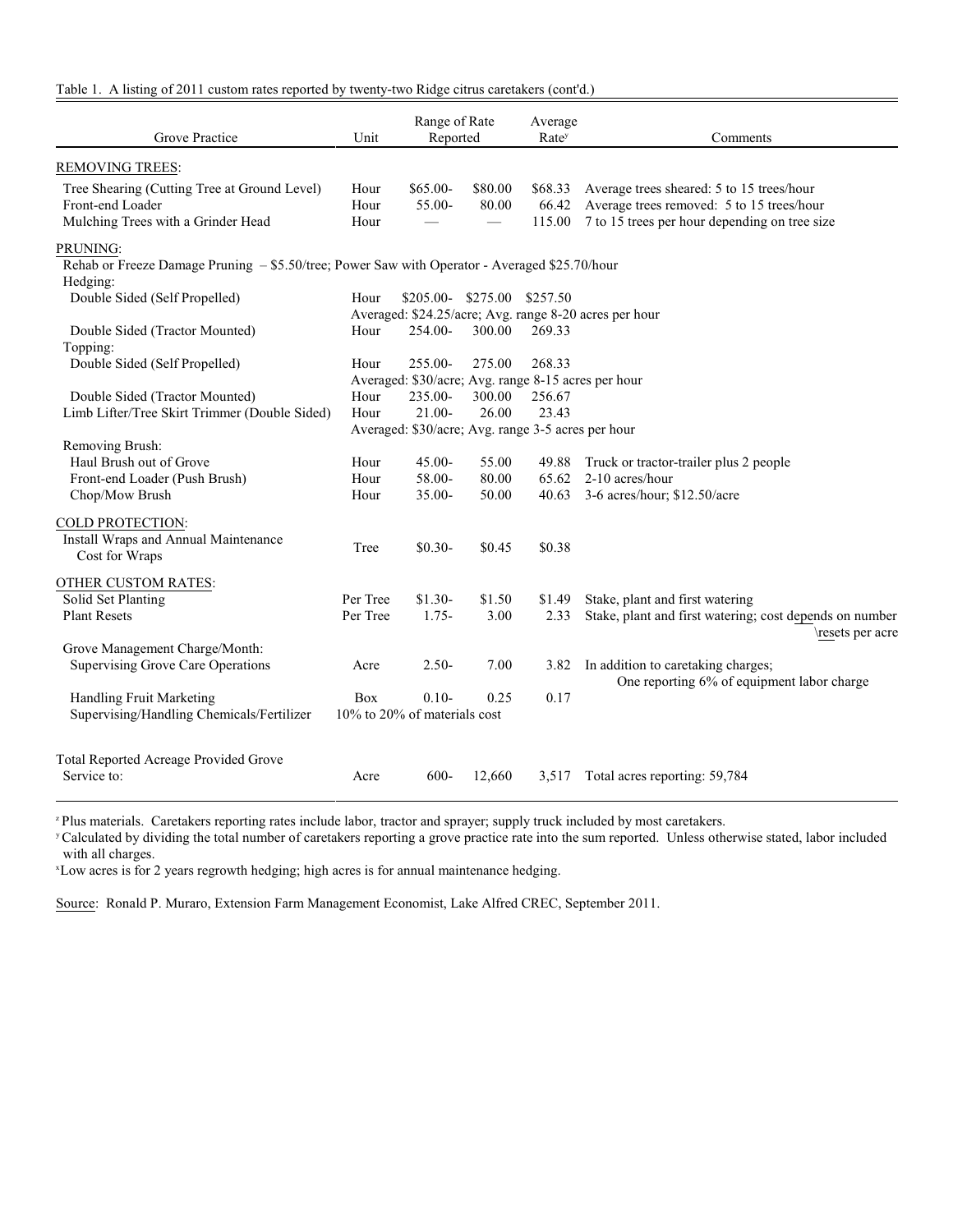| Grove Practice                                  | Unit | Range of Rate<br>Reported    |                          | Average<br>Rate <sup>y</sup> | Comments                                      |
|-------------------------------------------------|------|------------------------------|--------------------------|------------------------------|-----------------------------------------------|
| <b>CULTIVATION AND EQUIPMENT:</b>               |      |                              |                          |                              |                                               |
| Labor                                           | Hour | $$14.50-$                    | \$20.00                  | \$17.09                      | Plus transportation and equipment             |
| Mechanic Labor                                  | Hour | $40.00 -$                    | 65.00                    | 52.86                        | Labor and service truck                       |
| Rotovate                                        | Hour | $40.00 -$                    | 60.00                    | 47.50                        |                                               |
| Disc $7-8$ '                                    | Hour | $35.00 -$                    | 45.00                    | 37.55                        | One reporting \$12.00/acre                    |
| Disc 10-12'                                     | Hour | $40.00 -$                    | 55.00                    | 45.00                        | One reporting \$14.50/acre                    |
| Mow: 7-8'                                       | Acre | $12.50 -$                    | 16.00                    | 13.83                        |                                               |
| $9 - 10'$                                       | Acre | $12.00 -$                    | 16.00                    | 13.63                        | Average \$36.50/hour                          |
| $15 - 16'$                                      | Acre | $12.00 -$                    | 16.00                    | 13.30                        | Average \$46.50/hour                          |
| V-Mower                                         | Acre | $10.00 -$                    | 13.50                    | 12.20                        | Average \$46.50/hour                          |
| Herbicide <sup>z</sup> (Strip/Band-Double Boom) | Acre | $12.00 -$                    | 15.00                    | 13.83                        | Plus materials                                |
| Herbicide <sup>z</sup> (Chemical Mow)           | Acre | $3.00 -$                     | 5.00                     | 3.83                         | Plus materials                                |
| Plow                                            | Hour | $37.00 -$                    | 45.00                    | 39.67                        |                                               |
| Backhoe                                         | Hour | $47.00 -$                    | 63.00                    | 51.33                        |                                               |
| Bush Hog                                        | Hour |                              | $\overline{\phantom{0}}$ | 45.00                        |                                               |
| Middle Buster                                   | Hour | $37.00 -$                    | 45.00                    | 41.75                        | With tractor and driver                       |
| Mound Builder                                   | Hour | $\overbrace{\qquad \qquad }$ |                          | 40.00                        | With tractor and driver                       |
| Grader Blade                                    | Hour | $38.00 -$                    | 45.00                    | 41.67                        | Tractor/blade and driver                      |
| Water Truck with Driver                         | Hour | 37.00                        | 40.50                    | 39.17                        |                                               |
| Pickup Truck with Driver                        | Hour | $35.00 -$                    | 45.00                    | 41.83                        | Average miles traveled per year: 20,400 miles |
| Flatbed/Transport Truck with Driver             | Hour | $50.00 -$                    | 75.00                    | 66.67                        |                                               |
| <b>Tractor with Driver</b>                      | Hour | $35.50 -$                    | 50.00                    | 39.44                        |                                               |
| ATV with Driver                                 | Hour | $24.00 -$                    | 30.25                    | 26.46                        |                                               |

| SPRAYING: <sup>z</sup>              |      | <b>PTO AIR BLAST SPRAYER</b> |                         |         |                       |
|-------------------------------------|------|------------------------------|-------------------------|---------|-----------------------|
|                                     |      |                              | 1,000 Gallon Tank       |         |                       |
|                                     |      |                              | with Electronic Sensing |         |                       |
|                                     |      | Low                          | High                    | Average |                       |
| 500 GPA                             | Acre | $$41.00-$                    | \$45.00                 | \$42.75 |                       |
| 250 GPA                             | Acre | $30.00 -$                    | 38.75                   | 34.46   |                       |
| 125 GPA                             | Acre | $27.00-$                     | 32.00                   | 29.29   |                       |
| 100 GPA                             | Acre | $25.00 -$                    | 28.00                   | 26.25   |                       |
| 50 GPA                              | Acre | $20.00-$                     | 25.00                   | 22.78   |                       |
| Low Volume Ground Spray for Psyllid | Acre | $5.00-$                      | 8.00                    | 6.00    | Average 40 acres/hour |

Control (every other middle)

Aerial Fixed Wing: \$5.39/acre @ 5 gallons/acre; \$7.42/acre @ 10 gallons/acre; \$8.50/acre @ 15 gallons/acre; One reporting \$4.50 @ 3 gallons/acre

## FERTILIZING: z

| Dry (Bulk)                                            |                | Acre | $$9.25-$                                        | \$12.00 | \$10.45 | Plus materials                                            |
|-------------------------------------------------------|----------------|------|-------------------------------------------------|---------|---------|-----------------------------------------------------------|
| Dry (Bulk) VRT Spreader-Electronic Sensor             |                | Acre | $8.50 -$                                        | 13.00   |         | 10.42 Plus materials. One reporting \$155/hour            |
| Lime or Dolomite                                      |                | Acre | $8.50-$                                         | 10.75   | 9.21    | Plus materials                                            |
| Fertilize Young Trees: <sup>2</sup>                   | Hand Spread    | Hour | 14.50-                                          | 20.00   | 17.09   | Plus transportation and materials; $15¢$ /tree            |
|                                                       | Fert. Spreader |      | Average: $$7.63/acre$ ; $$36.00/hour$           |         |         | Plus materials                                            |
| IRRIGATION:                                           |                |      |                                                 |         |         |                                                           |
| Start/Stop, Supervise Irrigation System               |                | Hour | $$28.00-$                                       | \$50.00 | \$37.75 | Per each run                                              |
| Start/Stop, Supervise Irrigation System               |                | Acre | $4.50-$                                         | 6.00    | 5.17    | Per each run                                              |
| Ditch Mower                                           |                | Hour | $35.00 -$                                       | 60.00   | 48.13   | One reporting \$90/hour for 25 ft reach                   |
| Water Furrow Disc                                     |                | Hour | $40.00-$                                        | 45.00   | 42.69   |                                                           |
| Water Furrow Cleaner                                  |                | Hour | $42.00-$                                        | 63.00   | 50.00   |                                                           |
| Water Furrow Shaper                                   |                |      | $$66.50/h$ our (non-laser); $$90/h$ our (laser) |         |         |                                                           |
| Rotary Ditcher or Auger                               |                | Hour | $37.00 -$                                       | 50.00   | 42.33   |                                                           |
| Microsprinkler/Drip Irrigation Maintenance Acre/Month |                |      | $4.00-$                                         | 7.85    | 5.57    | Check $\&$ repair system; parts extra; average 3 times/yr |
|                                                       |                |      |                                                 |         |         |                                                           |